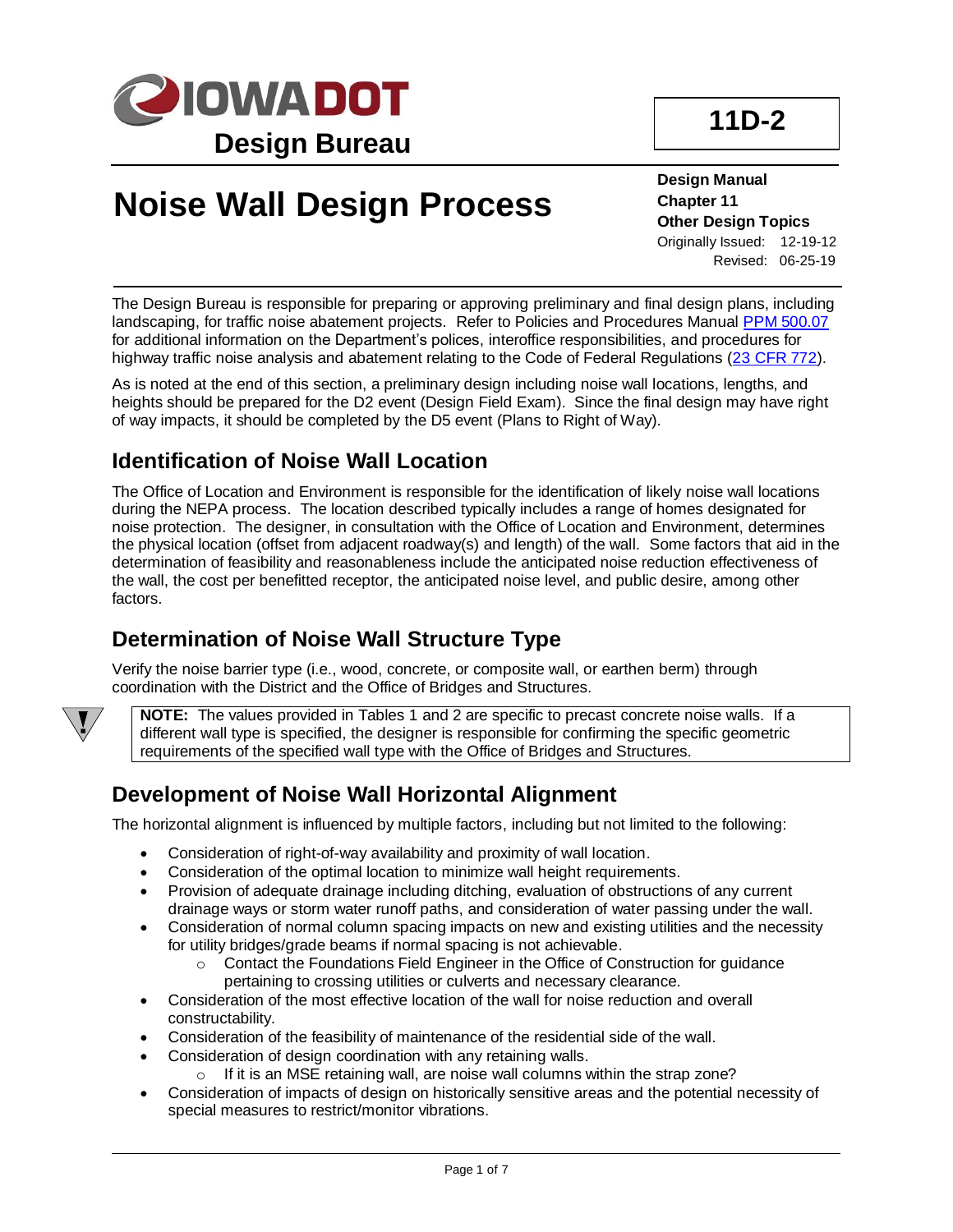When determining the alignment of the noise wall. tangent lengths must be divisible by the column spacing. Critical points along the alignment should be considered first. Examples of critical points include arrangement of columns to span existing utilities and the desirability of locating bends to mirror right-of-way. Bends must be designed per the allowable horizontal deflections. Refer to Table 1 below for column spacing and allowable alignment deflection guidance.

**NOTE:** The values in Table 1 are specific to precast concrete noise walls.

#### **Table 1: Column Spacing and Alignment Deflections.**

| <b>Column Spacing:</b><br><b>Center-to-Center</b><br>(Feet) |                         | 16                                                       |
|-------------------------------------------------------------|-------------------------|----------------------------------------------------------|
| <b>Deflection</b><br>(Degrees)                              | <b>Standard Columns</b> | $0^{\circ}$ - 10 $^{\circ}$ (1 $^{\circ}$<br>Increments) |
|                                                             | <b>Special Columns*</b> | $45^\circ$ and $90^\circ$                                |

**\*NOTE:** Special Columns can be developed for angles other than those listed, but will be considered on a case by case basis. Contact the Office of Bridges and Structures if considering the use of a Special Column with a deflection other than those listed in Table1.



To complete this process, the noise wall alignment should be stored as a chain in Geopak. The noise wall alignment, as well as column spacing, should be drawn in the plan view using D & C Manager. Refer to Section [20D-2](20d-02.pdf) for chain naming guidelines.

**NOTE:** The designer must accurately reflect the column spacing in the plan view.

## **Development of Preliminary Alignment and Cross Sections**

Preliminary cross sections should be developed along the noise wall chain using Corridor Modeler. As a preliminary first step in defining the wall height, these cross sections are used to draw a line connecting the Stack Height and Receptor Height, (minimum wall height intersect line), which is used to develop the proposed ground and top of wall profiles.

Stack Height refers to the sound producer, which is assumed to be the height of exhaust from a semi. The Stack Height is typically measured at 14 feet above the roadway surface. The existing topography and superelevation of the proposed roadway should be studied to determine if the Stack Height should be applied at the nearest lane or the farthest lane of traffic (see Figure 1).



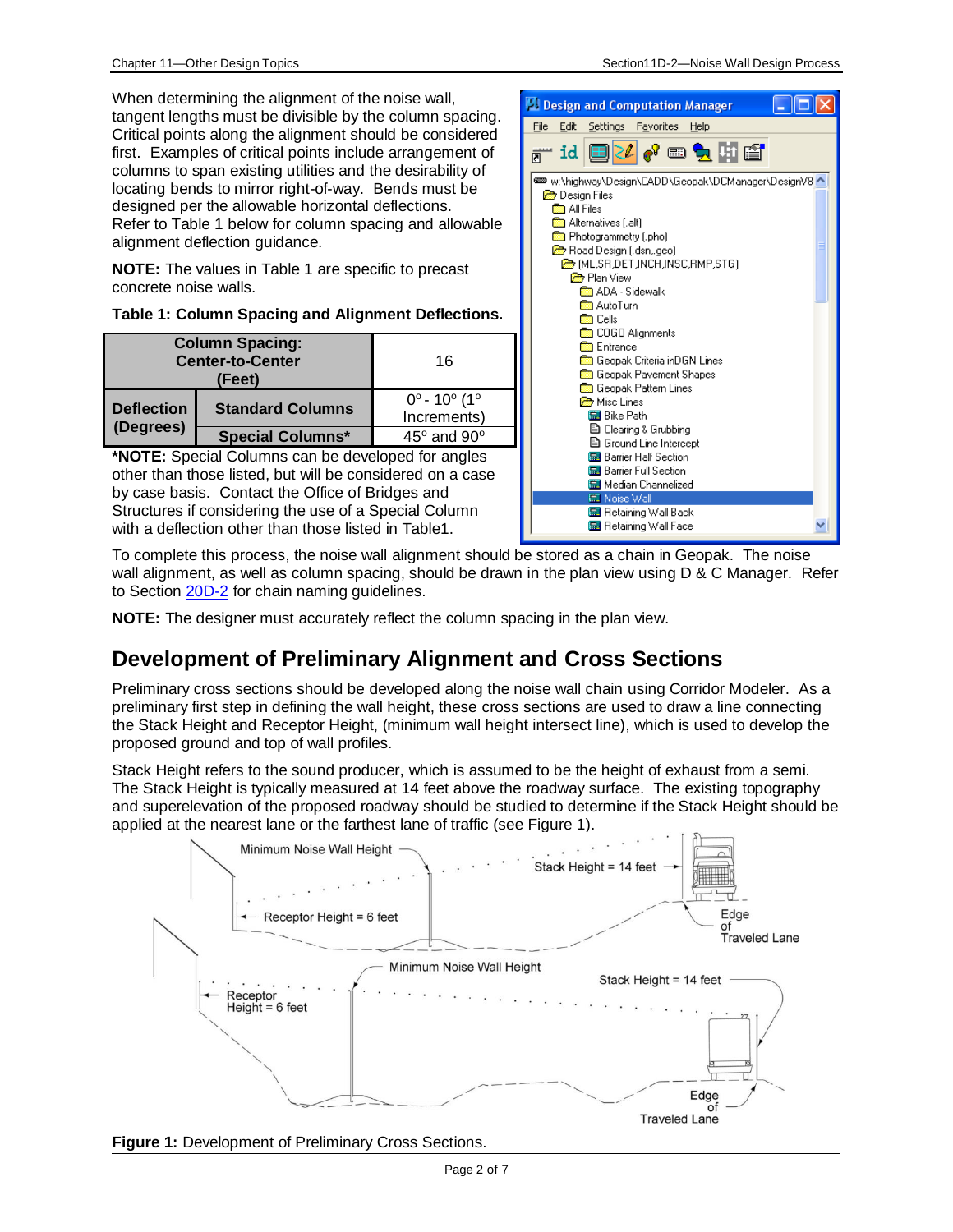Receptor Height refers to the individual that will hear the sound produced and is measured at a height of 6 feet above existing ground (the estimated height of a person). The Receptor Height coincides with the 'Exterior Area of Frequent Human Use' as defined in the Policies and Procedures Manual [PPM 500.07](https://iadot.sharepoint.com/sites/AS/PolicyLegislative/DOT%20Policies%20and%20Procedures/500.07%20Highway%20Traffic%20Noise%20Analysis%20Abatement.pdf) and is to be applied at 'a clearly defined exterior space such as a deck, patio, screened porch, or balcony'.. The Receptor Height measurement location is to be interpolated between homes.

Site-specific conditions, such as the location of the 'Exterior Area of Frequent Human Use' must be studied to determine the location where the Receptor Height is applied. For example, in Figure 2, below, the 'Exterior Area of Frequent Human Use' for 'Home 1' is on the side of the house farthest from the roadway (the location of a deck) but for 'Home 3' it is on the side of the house nearest to the roadway (the location of a patio).



**Figure 2:** Receptor Height Measurement.

The outermost receptors (Home 0 and Home 3) should be protected from a noise source a distance four times the perpendicular distance between the receptor and source, as measured along the noise wall alignment, to determine if appropriate wall length has been established (see Figure 3).



**Figure 3:** Sound Protection of Receptor along Noise Wall Alignment.

The receptor height measurement location line should be drawn into the *Road\_Design\_Linework* model of the *Roadway Design File* (*\*.dsn*) to be imported into Corridor Modeler as plan graphics. Refer to Section [20B-71](20b-71.pdf) for more information on design file structure and model contents. Review the Receptor Height Measurement Location with the Office of Location and Environment. A template is available in the Corridor Modeler template library to aid the designer in determining if the preliminary alignment is feasible or if adjustments should be made. The template library may be obtained by accessing the CopySeed program (see Section [21C-54\)](21c-54.pdf). Point Controls can be set in Roadway Designer using the appropriate plan graphics stored to control the Stack and Receptor Locations. The initial template will then draw the wall height based on the intersection of the intersect line and face of the noise wall alignment. Preliminary shaping between the roadway and the noise wall is developed as well (see Figure 1).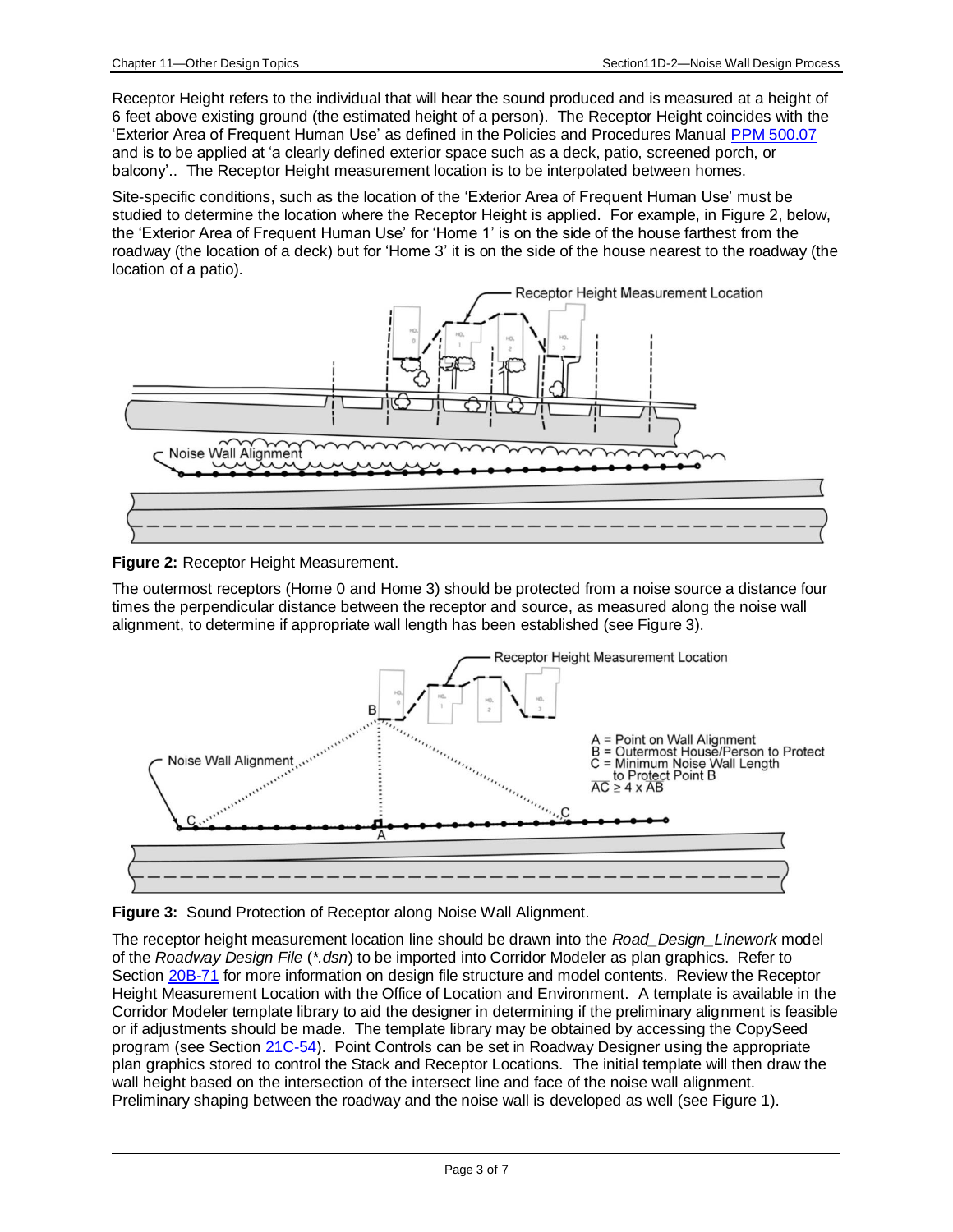Refer to Section [21B-200](21b-200.pdf) for guidance on GEOPAK Corridor Modeler. Refer to Sectio[n 21B-224](21b-224.pdf) for guidance on Corridor Modeler template details.

Create a cross section design file and draw the preliminary cross sections for the noise wall. Draw and review cross sections at every column location. Refer to Section [21B-250](21b-250.pdf) for further guidance on drawing cross sections. At this point, the noise wall height is drawn to its interception with the intersect line (ie. the minimum wall height has been established).

**NOTE:** Creating this cross section file is necessary to develop a profile of the minimum noise wall height.

## **Development of Existing Ground, Noise Wall Top, and Proposed Ground Profiles**

#### **Existing Ground Profile**

Begin by creating and plotting the existing ground profile for the noise wall alignment. Refer to Section [21A-202](21a-202.pdf) for information regarding drawing profiles (see Figure 4).

### **Noise Wall Top Profile**

The minimum required noise wall height is now extracted from the preliminary cross section file and plotted as a profile (see Figure 4). This minimum noise wall height can be obtained by browsing to *Applications > GEOPAK > ROAD > Cross Sections > Reports* and running a *Profile Grade Report*. Toggle the *Report Options* dialog to *Search Text* to target the noise wall top, as shown at right. This report will serve as a baseline for designing the top profile of the noise wall.

Before development of the top profile, the column spacing should be marked on the profile (see Figure 4). The column spacing corresponds to the locations where the top profile may change elevations by stepping up or down. Table 2

summarizes the characteristics of panels that control steps in the noise wall profile as well as wall height requirements. The top profile should minimize elevation steps and create a symmetrical and/or balanced appearance while extending above the sound vector (see Figure 4).



**Figure 4:** Existing Ground, Minimum Noise Wall Height, and Noise Wall Top Profiles.

The 'Minimum Noise Wall Height' profile may be sufficient for the protection of the receptor from a noise source that is directly perpendicular to the receptor (see AB in Figure 3).

**NOTE:** The values in Table 2 are specific to precast concrete noise walls.

|                 | Job: 008   Q Current Station: 68038+60.000 R 1           |         |                  |                         |
|-----------------|----------------------------------------------------------|---------|------------------|-------------------------|
| Chain: 6805     |                                                          |         |                  |                         |
|                 | Begin Station: 68038+60.000 R 1                          |         | 68038+60.000 R 1 |                         |
|                 | End Station: 68049+90.000 R 1                            |         | 68049+90.000 R 1 |                         |
| Search Criteria |                                                          |         |                  |                         |
|                 | Existing Ground Line:                                    |         | Display          |                         |
|                 | Proposed Finish Grade:                                   |         | Display          |                         |
|                 |                                                          |         |                  |                         |
|                 | Report Options: Search Text                              |         |                  |                         |
| Search Text     |                                                          |         |                  |                         |
| Text            | Chain                                                    | Profile | Prefere          |                         |
| NW_RES_TP       |                                                          |         | 6805 RES Des     |                         |
|                 |                                                          |         |                  | O                       |
|                 |                                                          |         |                  |                         |
|                 |                                                          |         |                  | $\overline{\mathbf{Q}}$ |
|                 |                                                          |         |                  |                         |
|                 |                                                          |         |                  | $\times$                |
|                 |                                                          |         |                  |                         |
|                 | Text: NW_RES_TP & Station Design Alignment               |         |                  |                         |
|                 | Store Profile: 6805 RE Station Chain: G36A               |         |                  |                         |
|                 |                                                          |         |                  |                         |
|                 | Beginning Point Number:                                  |         |                  |                         |
|                 | Pause on Each XS                                         |         |                  |                         |
|                 | ASCII File: Design\_noise_wall_(351)\xs_files\6805.pgr Q |         |                  |                         |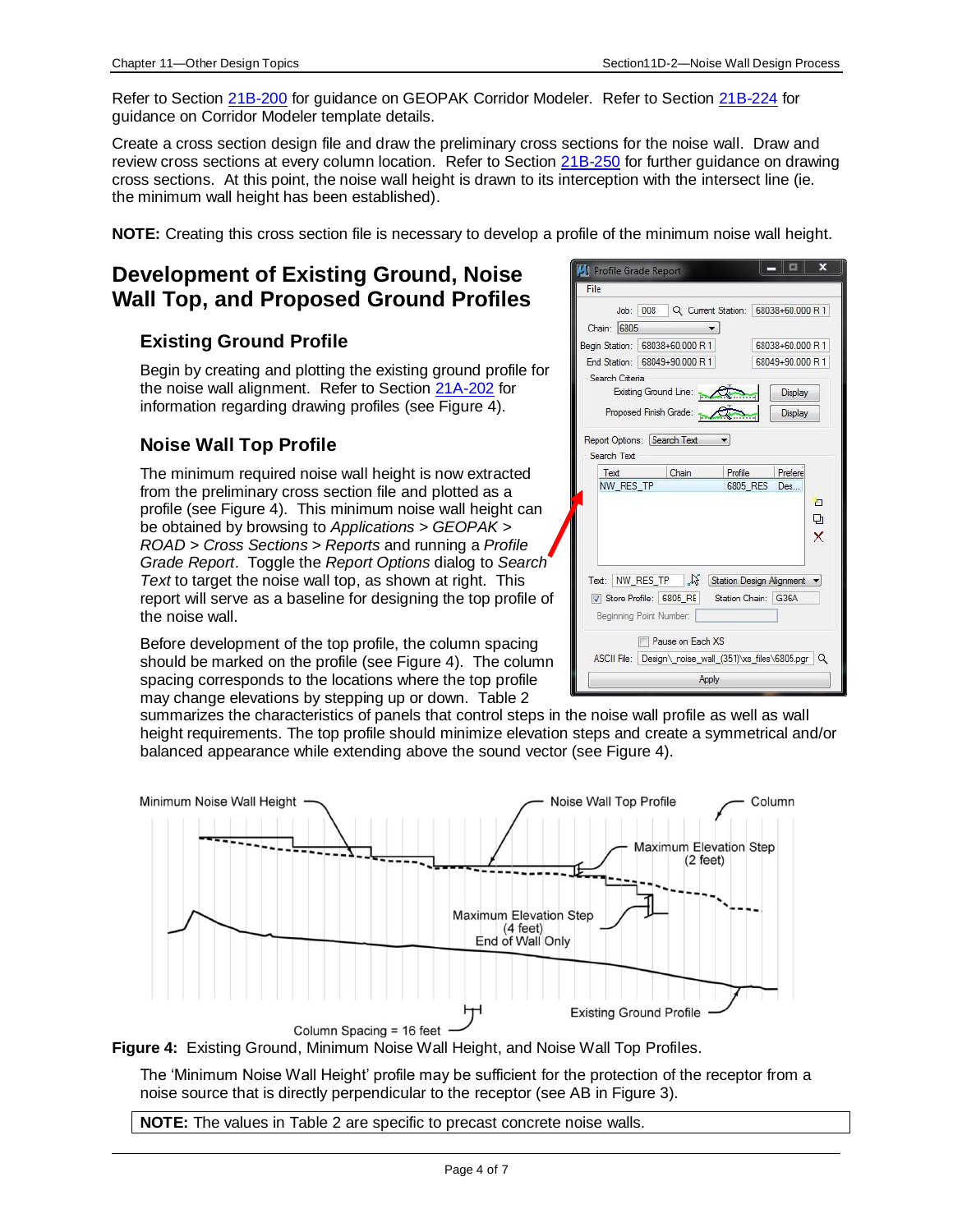| <b>Wall Height</b>                                     | Desirable Maximum Wall Height (Feet) | 16, short stretches may exceed<br>this height* |
|--------------------------------------------------------|--------------------------------------|------------------------------------------------|
| <b>Requirements</b>                                    | Minimum Wall Height (Feet)           |                                                |
|                                                        | Desirable Ending Wall Height (Feet)  |                                                |
| <b>Panel Height</b>                                    | Full Panel Height (Feet)             |                                                |
| <b>Dimensions</b>                                      | Half Panel Height (Feet)             |                                                |
|                                                        | Throughout Wall (Feet)               |                                                |
| <b>Maximum Elevation Step</b>                          | At End of Wall (Feet)                |                                                |
| <b>Desirable Buffer Space</b><br>At Top of Wall (Feet) |                                      | 1–2, if possible.                              |

|  |  | Table 2: Noise Wall Panel and Wall Height Characteristics. |
|--|--|------------------------------------------------------------|
|  |  |                                                            |

**\*NOTE:** Contact the Soils Design Section and Preliminary Bridge Design Section if height exceeds 16 ft for soils and structural evaluation. The maximum wall height is to be based on cost reasonableness and engineering considerations such as safety and constructability.

### **Proposed Ground Profile**

To create the proposed ground profile, review the proposed grading of the wall in connection with the existing ground and any other grading in the vicinity. Often the noise wall will be constructed above the existing ground on a berm to provide adequate relief to develop ditches and prevent water accumulation along the noise wall. The proposed ground profile should contain a minimal number of VPIs (Vertical Points of Intersection) to create a smooth appearance along the wall (see Figure 5).



**Figure 5:** Proposed Ground Profile.

## **Development of Noise Wall Bottom Profile**

Once the top profile and the proposed ground profile are completed, the bottom profile can be determined by optimizing the panel arrangement, which is controlled by the panel height. Note that the profile must extend below the proposed ground profile, thereby ensuring there are no "leaks" in the sound protection. Refer to Table 3 for panel embedment depths.

| <b>Minimum</b> | <b>Desirable</b> | <b>Maximum</b>                     |
|----------------|------------------|------------------------------------|
| 6 inches       | 1 foot           | As required by site<br>conditions. |

The goal of optimization is to minimize the amount of the noise wall that is buried (see Figure 6). Minimal embedment also helps facilitate the passage of drainage structures and utilities under the noise wall. To help minimize embedment, the use of half panels may be used.

**NOTE:** Half panels are allowed to be placed only at the bottom of the noise wall.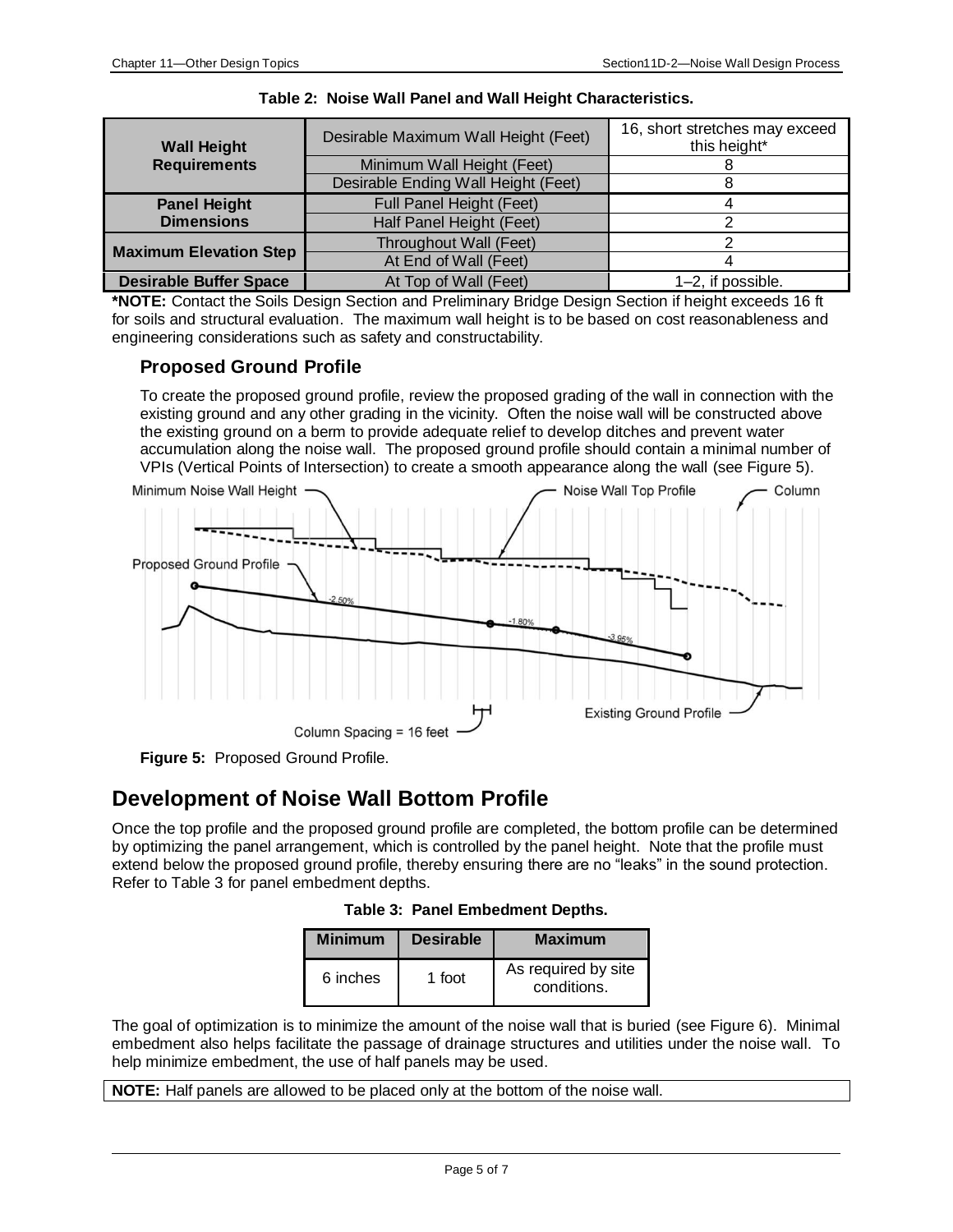



## **Final Template Adjustment**

At this point, all noise wall profile elements are completed (top, footing, and proposed ground) and the constraints should be applied to the noise wall template so that the height, ground profile, and embedment of the wall are shown correctly.

The wall should be constrained using the noise wall top profile, proposed ground profile, and footing profile. The top of the noise wall should now extend above the original intercept of the sound vector. Adjustments can be made to the proposed ground profile in order to achieve proper grading slopes. In situations of steep slopes and/or restrictive alignment placement, a split ground profile may be used (see Figure 7). If the differential of the split profile is limited to 2 feet or less, special design is not necessary. Split profiles should be avoided whenever possible. Notify Soils Design and the Office of Bridges and Structures of plans to use split ground profiles.



**Figure 7:** Split Profile.

## **Design of Drainage Structures and Utility Crossings**

With the completed cross sections and the footing elevation, intakes and letdown pipes can be designed. When determining whether to use an intake or pipe, consideration should be given to the outlet: can ditches be utilized or is runoff conveyed into a storm sewer system? The pipe and utility crossings are to be drawn in the plan and profile views and on the cross sections.

All existing utility crossings need to be plotted on the noise wall profile. If the elevation is unknown, it should be flagged as approximate and must be field verified. Those same crossings should be placed on the cross section that is nearest to the actual crossing.

## **Contact Soils Design Section**

After the District and/or Utilities personnel have reviewed the preliminary plan, then the Soils section can be notified of the final alignment and a copy of the plans should be given to them. The Soils section will prepare the soils sheets for the final plan.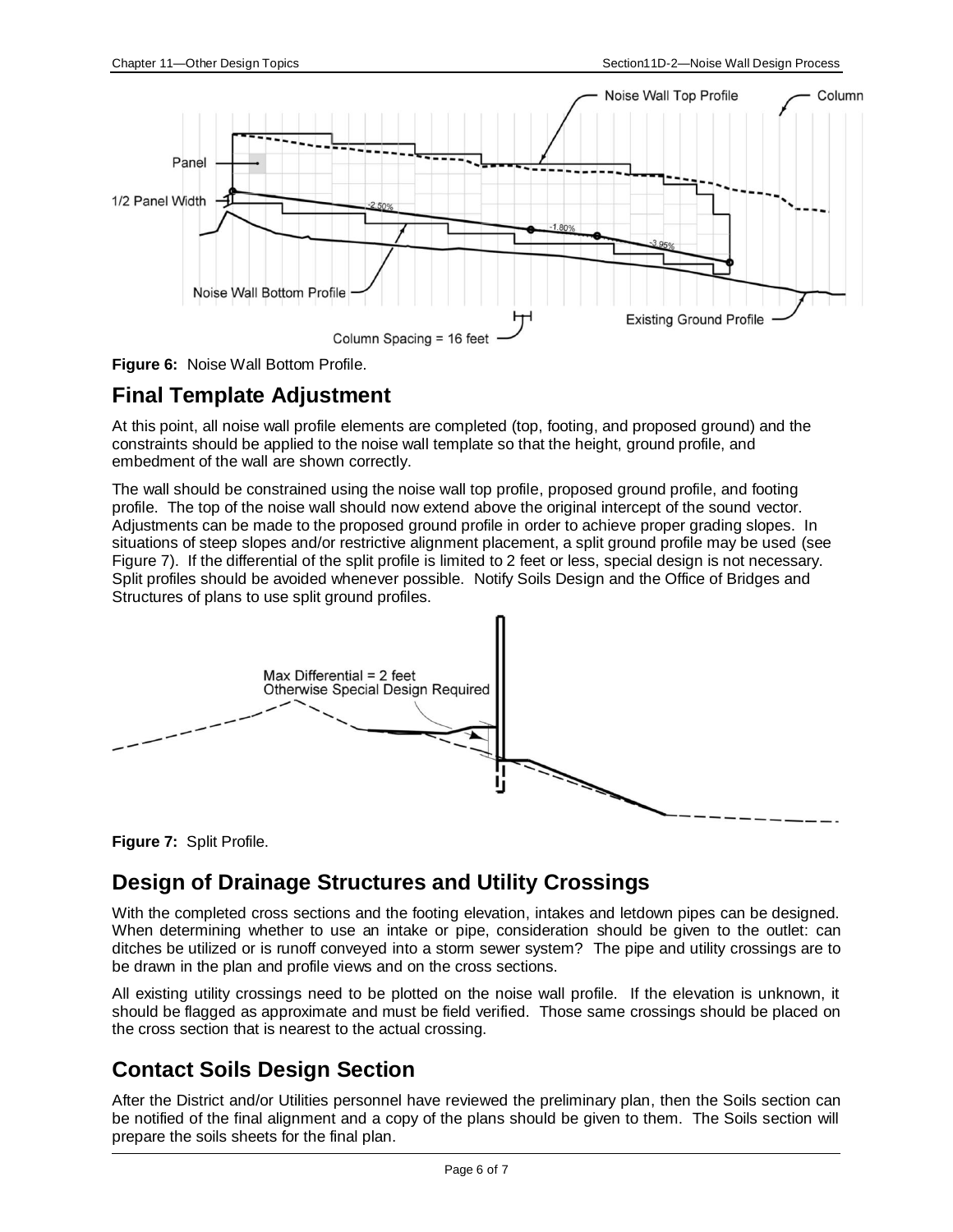### **Preparation of the TS&L by the Office of Bridges and Structures**

A preliminary type, size, and location (TS&L) is prepared by the Preliminary Section in the Office of Bridges and Structures for the D2 event (Design Field Exam). Upon receipt of the D3 submittal (Plans for Preliminary Bridge), the Office of Bridges and Structures will prepare the final TS&L for the B1 submittal (Bridges and Structures Layout).